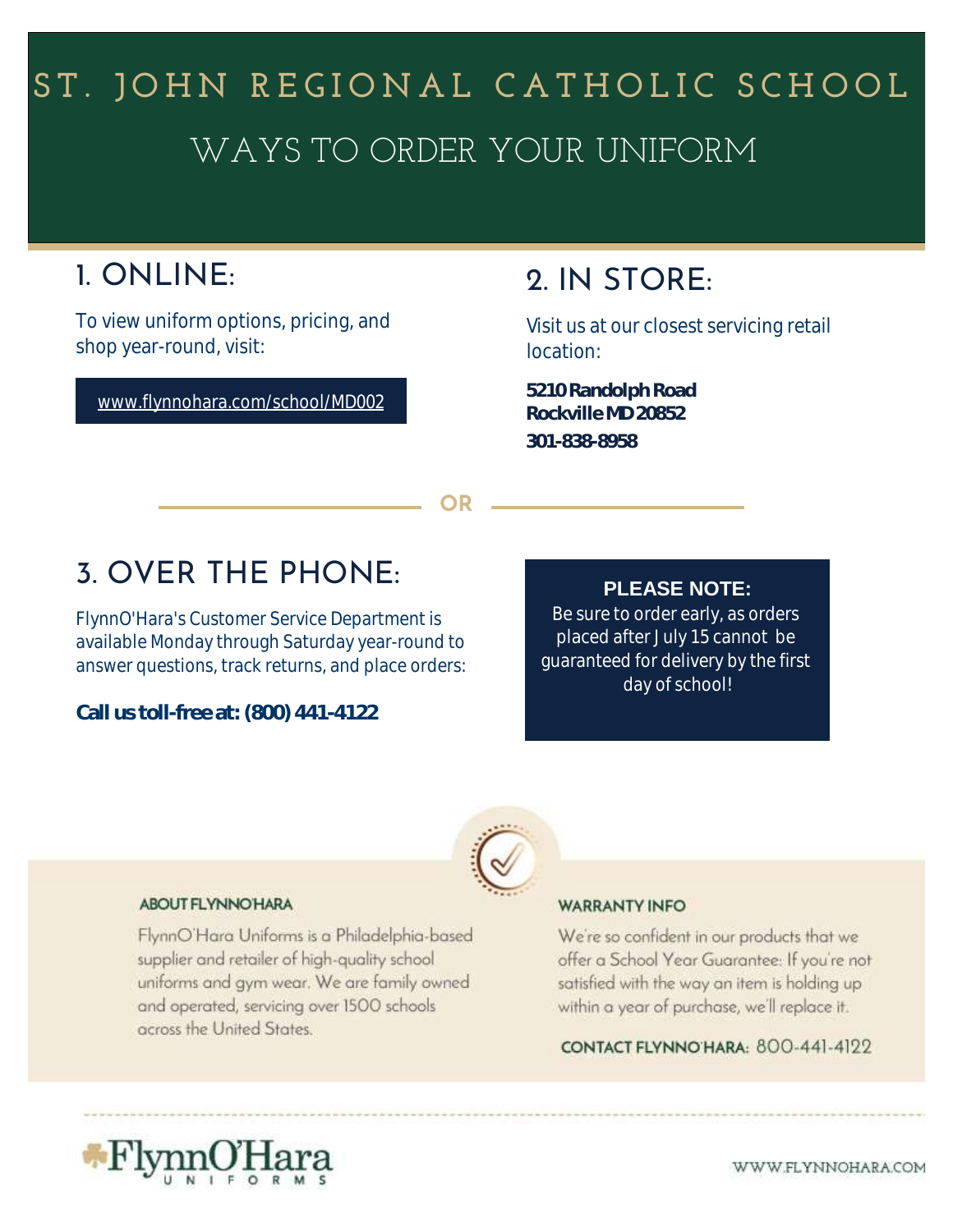### MD002 2020 PRICE LIST

| Girls Year Round Unitorm PK                                              |
|--------------------------------------------------------------------------|
| SHORTS ARE WORN BY PK FOR GYM IN SPRING/FALL.                            |
| Blue Short Sleeve Polo Shirt w/School Logo YOUTH \$21.25                 |
| White Short Sleeve Polo Shirt w/School Logo YOUTH \$21.25                |
| White Short Sleeve Polo Shirt YOUTH \$18.25                              |
| Blue Long Sleeve Polo Shirt w/School Logo YOUTH \$22.50                  |
| White Long Sleeve Polo Shirt w/School Logo YOUTH \$22.50                 |
| White Long Sleeve Polo Shirt YOUTH \$19.50                               |
| Navy Heavy Weight Sweatshirt w/School Logo YOUTH \$18.75                 |
| Navy Sweatshirt w/School Logo YOUTH \$21.00                              |
| Navy Sweatshirt w/School Logo ADULT \$25.50                              |
| Navy Heavy Weight Sweatpant YOUTH \$17.25                                |
| Navy Heavy Weight Sweatpant ADULT \$19.75                                |
| Navy Micromesh Nylon Gym Shorts YOUTH \$15.75                            |
| Girls Winter Uniform K-4                                                 |
| WINTER UNIFORM ITEMS CAN BE WORN YEAR ROUND.                             |
| Blackwatch Plaid Belted Tunic Style Jumper 03-20X/ \$41.00               |
| White Short Sleeve Peterpan Collar Blouse YOUTH \$15.50                  |
| White Short Sleeve Peterpan Collar Blouse ADULT \$17.00                  |
| White Long Sleeve Peterpan Collar Blouse YOUTH \$16.50                   |
| White Long Sleeve Peterpan Collar Blouse ADULT \$18.00                   |
| Navy V-Neck Cardigan Sweater XXS-YS \$33.50                              |
| Navy V-Neck Cardigan Sweater YM-YXL \$33.50                              |
| Navy V-Neck Cardigan Sweater AS-AXL \$37.00                              |
| Girls Winter Uniform 5-8                                                 |
|                                                                          |
| WINTER UNIFORM ITEMS CAN BE WORN YEAR ROUND.                             |
| Blackwatch Plaid 2 Panel Skort ALL SZS. \$45.50                          |
| White Short Sleeve Buttondown Collar Shirt YOUTH \$21.25                 |
| White Short Sleeve Buttondown Collar Blouse ADULT \$24.25                |
| White Long Sleeve Buttondown Collar Shirt YOUTH \$22.75                  |
| White Long Sleeve Buttondown Collar Blouse ADULT \$25.25                 |
| Navy V-Neck Pullover Sweater YM-YXL \$30.75                              |
| Navy V-Neck Pullover Sweater AS-AXL \$35.25                              |
| Navy V-Neck Pullover Sweater XXL-XXXL \$39.25                            |
| Navy V-Neck Sweater Vest YM-YXL \$28.75                                  |
| Navy V-Neck Sweater Vest AS-AXL \$31.25                                  |
| Navy V-Neck Sweater Vest XXL-A7X \$35.50<br>Girls Year Round Uniform K-8 |
|                                                                          |
| GIRLS MAY WEAR ANY BLACK, BROWN OR NAVY DRESS SHOE                       |
| Navy Flat Front Girls Slacks 04-06XC \$25.50                             |
| Navy Flat Front Girls Slacks 10-16R \$28.50                              |
| Navy Flat Front Girls Slacks JR \$32.50                                  |
| Blue Short Sleeve Polo Shirt w/School Logo YOUTH \$21.25                 |
| Blue Short Sleeve Polo Shirt w/School Logo ADULT \$23.50                 |
| Blue Long Sleeve Polo Shirt w/School Logo YOUTH \$22.50                  |
| Blue Long Sleeve Polo Shirt w/School Logo SM-XLG \$24.25                 |
| Navy Sweatshirt w/School Logo YOUTH \$21.00                              |
| Navy Sweatshirt w/School Logo ADULT \$25.50                              |
| Navy Orlon Knee-Hi S-M-L \$5.50                                          |
| Navy Ribbed Tights CHILDS \$11.25                                        |
| Black Mary Jane Strap Shoe GIRLS \$57.00                                 |
| Dirty Buc Children's Oxford Shoe CHILDS \$55.00                          |
| Dirty Buc Women's Oxford Shoe WOMEN'S \$61.00                            |
| Black Oxford Shoe for Children CHILD'S \$60.00                           |
| Black Leather Women's Eastland Oxford Shoe WOMEN'S \$78.50               |
| Brown Children's Oxford Shoe CHILD'S \$60.00                             |
| Brown Leather Women's Eastland Oxford Shoe WOMEN'S \$78.50               |
| Girls Spring/Fall Uniform K-8                                            |
|                                                                          |
| Navy 2 Pleat Skort 03-16 \$27.50                                         |
| Navy 2 Pleat Skort 07/-18/ \$29.00                                       |
| Navy 2 Pleat Skort JUNIOR \$31.50                                        |
|                                                                          |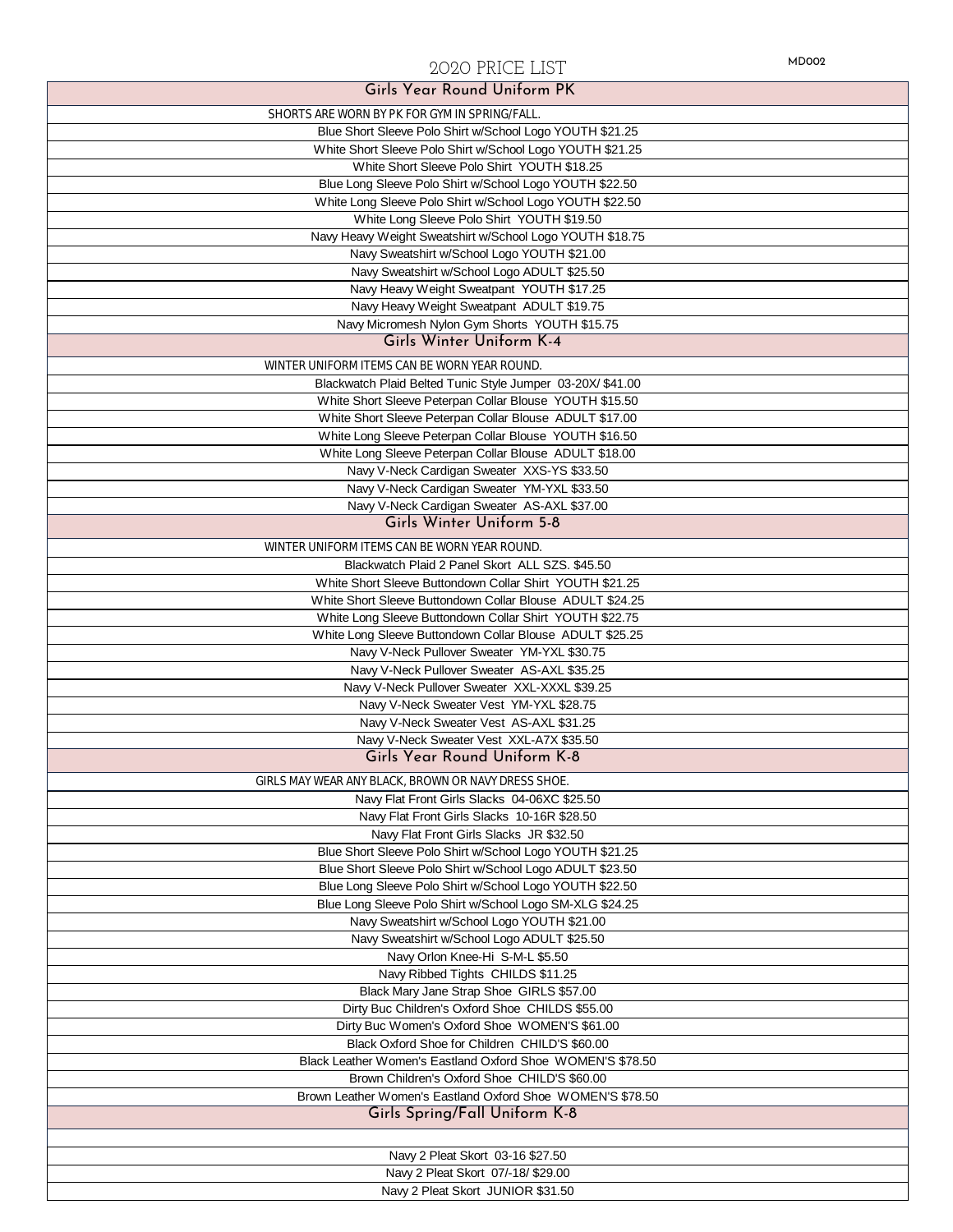#### MD002 2020 PRICE LIST

| Navy Girl's Twill Walking Shorts 03-06XR \$23.25                                           |
|--------------------------------------------------------------------------------------------|
| Navy Girl's Twill Walking Shorts 07-16R&S \$25.25                                          |
| Navy Girl's Twill Walking Shorts 3-23JR \$26.25                                            |
| Blue Short Sleeve Polo Shirt w/School Logo YOUTH \$21.25                                   |
| Blue Short Sleeve Polo Shirt w/School Logo ADULT \$23.50                                   |
| White Short Sleeve Polo Shirt w/School Logo YOUTH \$21.25                                  |
| White Short Sleeve Polo Shirt w/School Logo ADULT \$23.50                                  |
| White Short Sleeve Polo Shirt YOUTH \$18.25                                                |
| White Short Sleeve Polo Shirt SM-XLG \$20.50                                               |
| Girls Gymwear Uniform K-8                                                                  |
|                                                                                            |
|                                                                                            |
| Navy Sweatshirt w/School Logo YOUTH \$21.00                                                |
| Navy Sweatshirt w/School Logo ADULT \$25.50                                                |
| Navy Heavy Weight Sweatpant YOUTH \$17.25                                                  |
| Navy Heavy Weight Sweatpant ADULT \$19.75                                                  |
| Navy Micromesh Nylon Gym Shorts YOUTH \$15.75                                              |
| Navy Micromesh Nylon Gym Shorts ADULT \$16.75                                              |
| Ash Gym Tee Shirt w/School Silkscreen YOUTH \$11.50                                        |
| Ash Gym Tee Shirt w/School Silkscreen ADULT \$12.00                                        |
| Ash Grey Long Sleeve T-Shirt w/School Silkscreen YOUTH \$15.00                             |
| Ash Grey Long Sleeve T-Shirt w/School Silkscreen ADULT \$15.50                             |
| Boys Year Round Uniform PK                                                                 |
| SHORTS ARE WORN BY PK FOR GYM IN SPRING/FALL.                                              |
| White Short Sleeve Polo Shirt w/School Logo YOUTH \$21.25                                  |
| Blue Short Sleeve Polo Shirt w/School Logo YOUTH \$21.25                                   |
| White Short Sleeve Polo Shirt YOUTH \$18.25                                                |
| Blue Long Sleeve Polo Shirt w/School Logo YOUTH \$22.50                                    |
| White Long Sleeve Polo Shirt w/School Logo YOUTH \$22.50                                   |
| White Long Sleeve Polo Shirt YOUTH \$19.50                                                 |
| Navy Heavy Weight Sweatshirt w/School Logo YOUTH \$18.75                                   |
| Navy Sweatshirt w/School Logo YOUTH \$21.00                                                |
| Navy Sweatshirt w/School Logo ADULT \$25.50                                                |
| Navy Heavy Weight Sweatpant YOUTH \$17.25                                                  |
| Navy Heavy Weight Sweatpant ADULT \$19.75                                                  |
| Navy Micromesh Nylon Gym Shorts YOUTH \$15.75                                              |
| Boys Year Round Uniform K                                                                  |
|                                                                                            |
|                                                                                            |
| Navy Twill Pants 04-07R&S \$26.25                                                          |
| Navy Twill Pants 08-12R&S \$28.25                                                          |
| Navy Twill Pants 14-22R&S \$29.25                                                          |
| Navy Twill Pants 8H-22H \$30.00                                                            |
| Blue Short Sleeve Polo Shirt w/School Logo YOUTH \$21.25                                   |
| White Short Sleeve Polo Shirt w/School Logo YOUTH \$21.25                                  |
| White Short Sleeve Polo Shirt YOUTH \$18.25                                                |
| Blue Long Sleeve Polo Shirt w/School Logo YOUTH \$22.50                                    |
| White Long Sleeve Polo Shirt w/School Logo YOUTH \$22.50                                   |
| White Long Sleeve Polo Shirt YOUTH \$19.50                                                 |
| Boys Year Round Uniform 1-8                                                                |
| BOYS MAY WEAR ANY BLACK OR BROWN DRESS SHOE.                                               |
| Navy Twill Pants 04-07R&S \$26.25                                                          |
| Navy Twill Pants 08-12R&S \$28.25                                                          |
| Navy Twill Pants 14-22R&S \$29.25                                                          |
| Navy Twill Pants 8H-22H \$30.00                                                            |
| White Short Sleeve Buttondown Collar Shirt YOUTH \$21.25                                   |
| White Short Sleeve Buttondown Collar Shirt HUSKY \$21.75                                   |
| White Long Sleeve Buttondown Collar Shirt YOUTH \$22.75                                    |
| White Long Sleeve Buttondown Collar Shirt HUSKY \$23.75                                    |
| Blue Short Sleeve Polo Shirt w/School Logo YOUTH \$21.25                                   |
| Blue Short Sleeve Polo Shirt w/School Logo ADULT \$23.50                                   |
| Blue Long Sleeve Polo Shirt w/School Logo YOUTH \$22.50                                    |
| Blue Long Sleeve Polo Shirt w/School Logo SM-XLG \$24.25                                   |
|                                                                                            |
|                                                                                            |
| Navy V-Neck Pullover Sweater XXS-YS \$30.75                                                |
| Navy V-Neck Pullover Sweater YM-YXL \$30.75<br>Navy V-Neck Pullover Sweater AS-AXL \$35.25 |